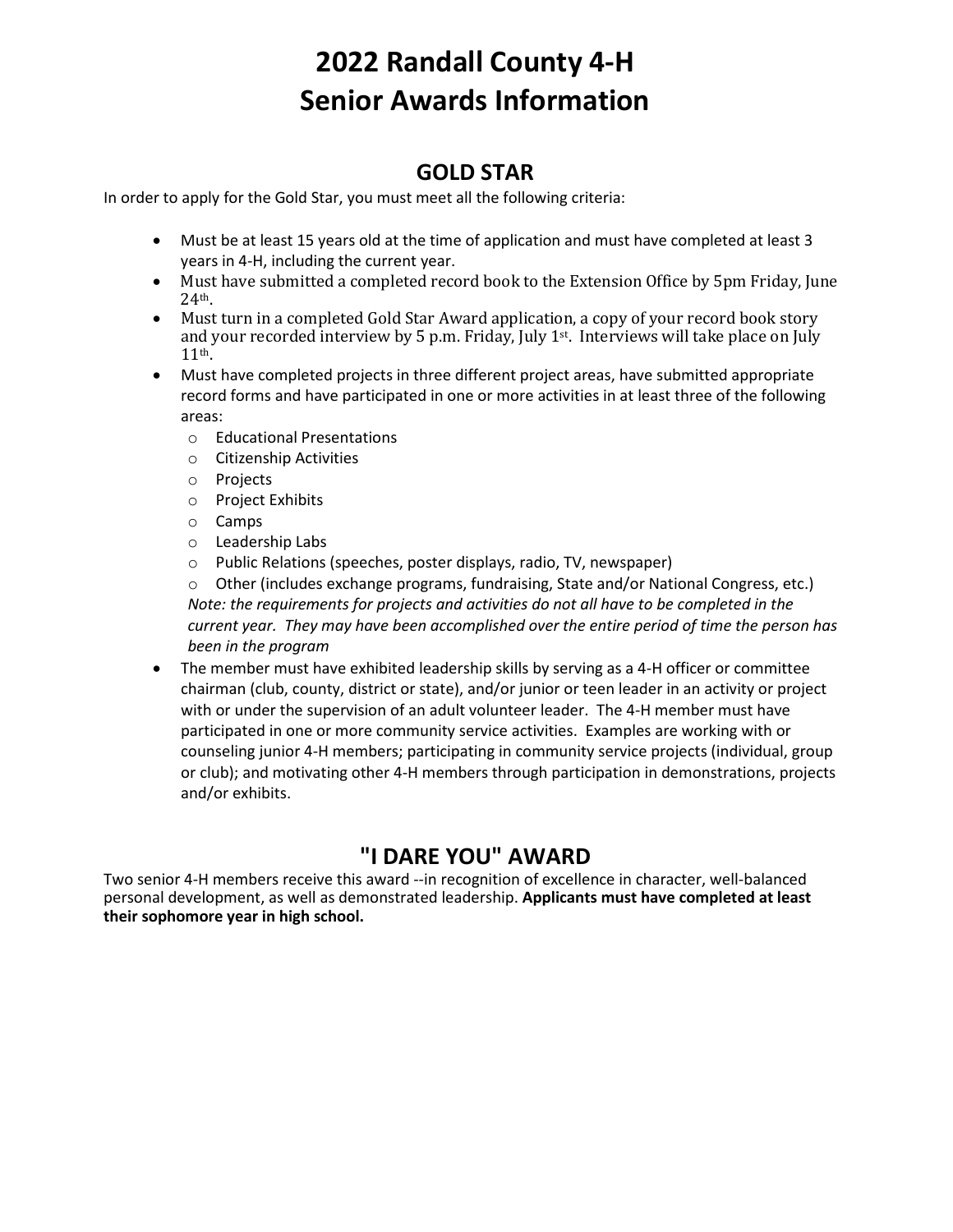#### **Interview Recording Instructions**

Interviews will be conducted face to face on July  $11<sup>th</sup>$ . If you are unable to interview on this date, you may submit a pre-recorded interview. Deadline to submit these videos is 5 p.m. Friday, July 1<sup>st</sup>. You may bring it on a Zip Drive or email it to Tina, tina.bryant@ag.tamu.edu. Your interview should not exceed 6 minutes in length, and it should include the following:

Introduce yourself by name and tell what award you are interviewing for - I Dare You or Gold Star.

Answer the following questions for the judges. If you have time remaining, tell the judges anything else you want them to consider about you when making their selections

- What is your primary (favorite) 4-H project?
- How long have you been involved in it?
- What kinds of leadership experiences have you had in 4-H?
- What is the most difficult (hardest) thing you have encountered with your project or any 4-H project?
- Tell the judges about any other 4-H projects you have participated in.
- How will the skills you have learned in 4-H benefit you in the future?
- Who has been the most influential in your 4-H career and why?

When you record your interview, you may have someone ask you the questions, then you can respond to them, or you may begin your sentences with the question and then answer them.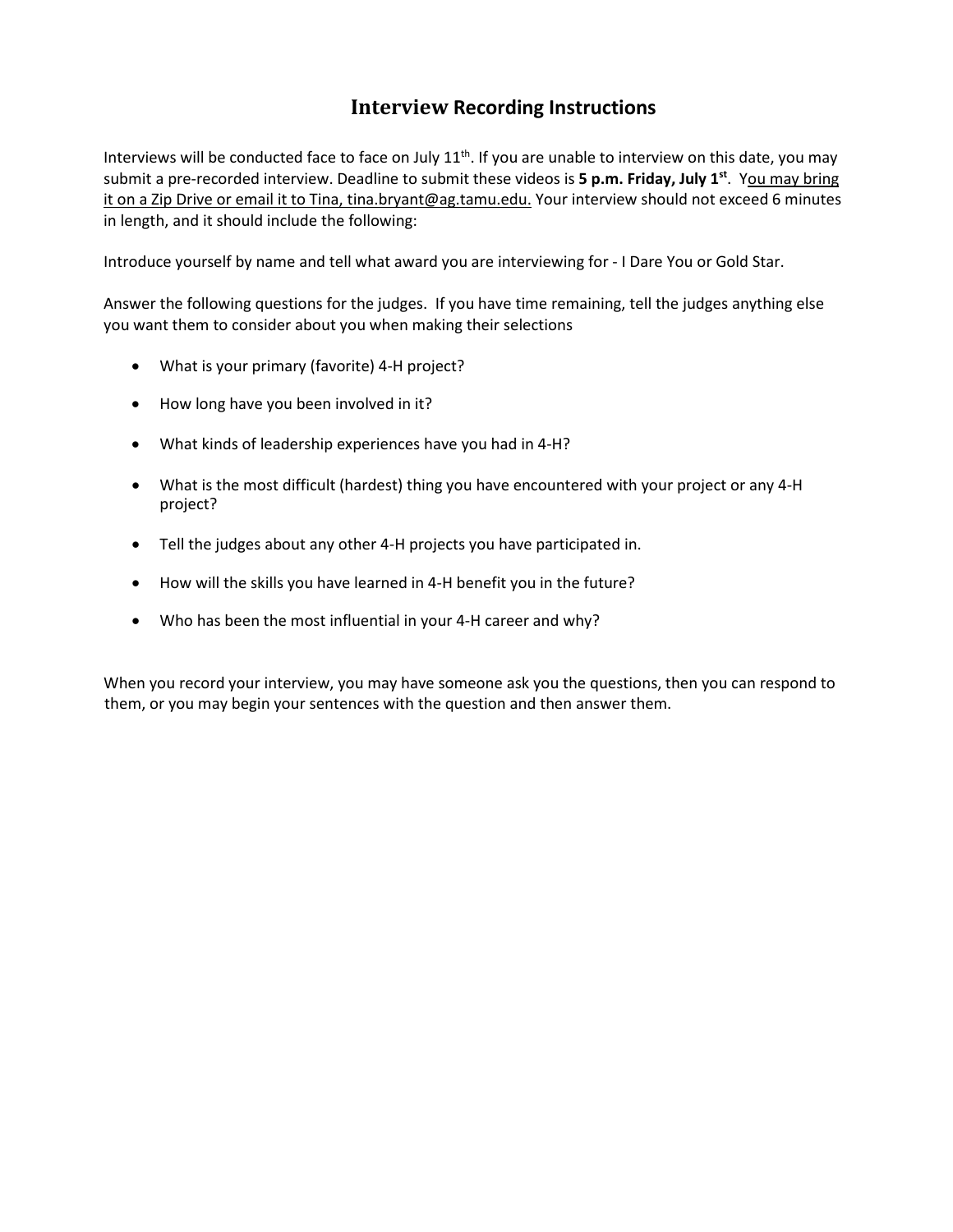## **2022 GOLD STAR/I DARE YOU INFORMATION FORM SENIORS (Please type)**

| Name                                      |                |
|-------------------------------------------|----------------|
| (as you want it to appear on certificate) |                |
| <b>Address</b>                            | City/State/Zip |
| Phone #                                   | County         |
| .                                         | .<br>- --      |

*Section I* (as it will appear in printed program). One paragraph, 8-10 lines to include 4-H Projects, Offices held, Community Service, Leadership Activities, State and National Events, and Special Awards).

| Section II (for oral narration) |                                                                                                                                                                                       |
|---------------------------------|---------------------------------------------------------------------------------------------------------------------------------------------------------------------------------------|
| Name                            | County <b>County County County County County County County County County County County County County County County County County County County County County County County County</b> |
| Age<br>Parents' Names           |                                                                                                                                                                                       |
| Name of 4-H Club                | # Years in 4-H                                                                                                                                                                        |
| School Attending                |                                                                                                                                                                                       |
|                                 |                                                                                                                                                                                       |

One paragraph, 6-8 lines in length to include major 4-H event, project or activity, most memorable experience, or other 4-H highlight.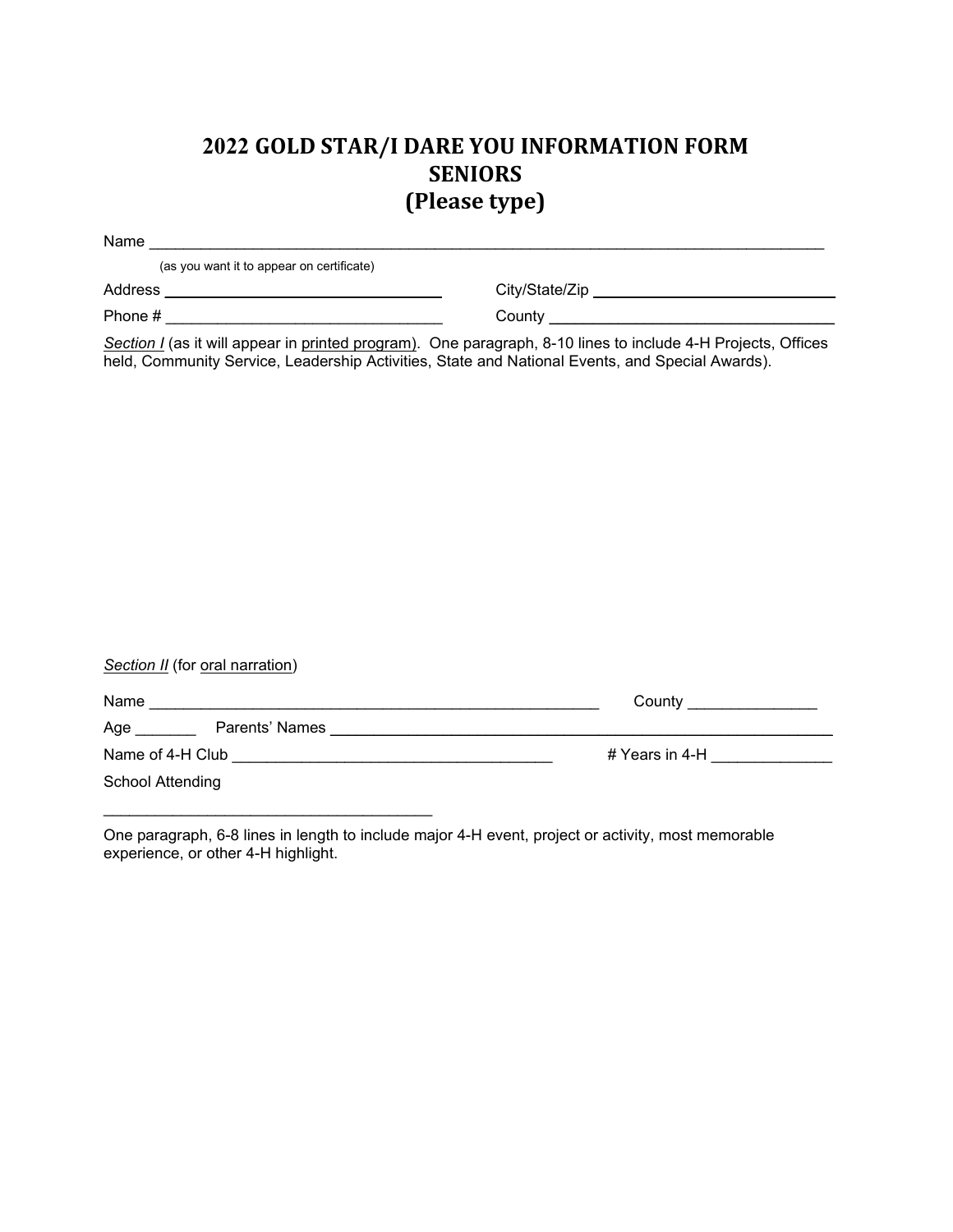#### **2022 GOLD STAR APPLICATION FORM (Please type)**

| <b>COUNTY</b>                                                                                                                             |                   |
|-------------------------------------------------------------------------------------------------------------------------------------------|-------------------|
|                                                                                                                                           |                   |
| Name:                                                                                                                                     | Age:              |
| Address:                                                                                                                                  |                   |
| Name of 4-H Club:                                                                                                                         |                   |
| School attending:<br><u> 2000 - 2000 - 2000 - 2000 - 2000 - 2000 - 2000 - 2000 - 2000 - 2000 - 2000 - 2000 - 2000 - 2000 - 2000 - 200</u> | Last Year's Grade |
| No. of Years in 4-H: <b>Conserver All Accords</b> 2014                                                                                    |                   |

**List of 4-H Projects in Order of Importance:**

**Local, County and District Offices**:

**Leadership Activities:**